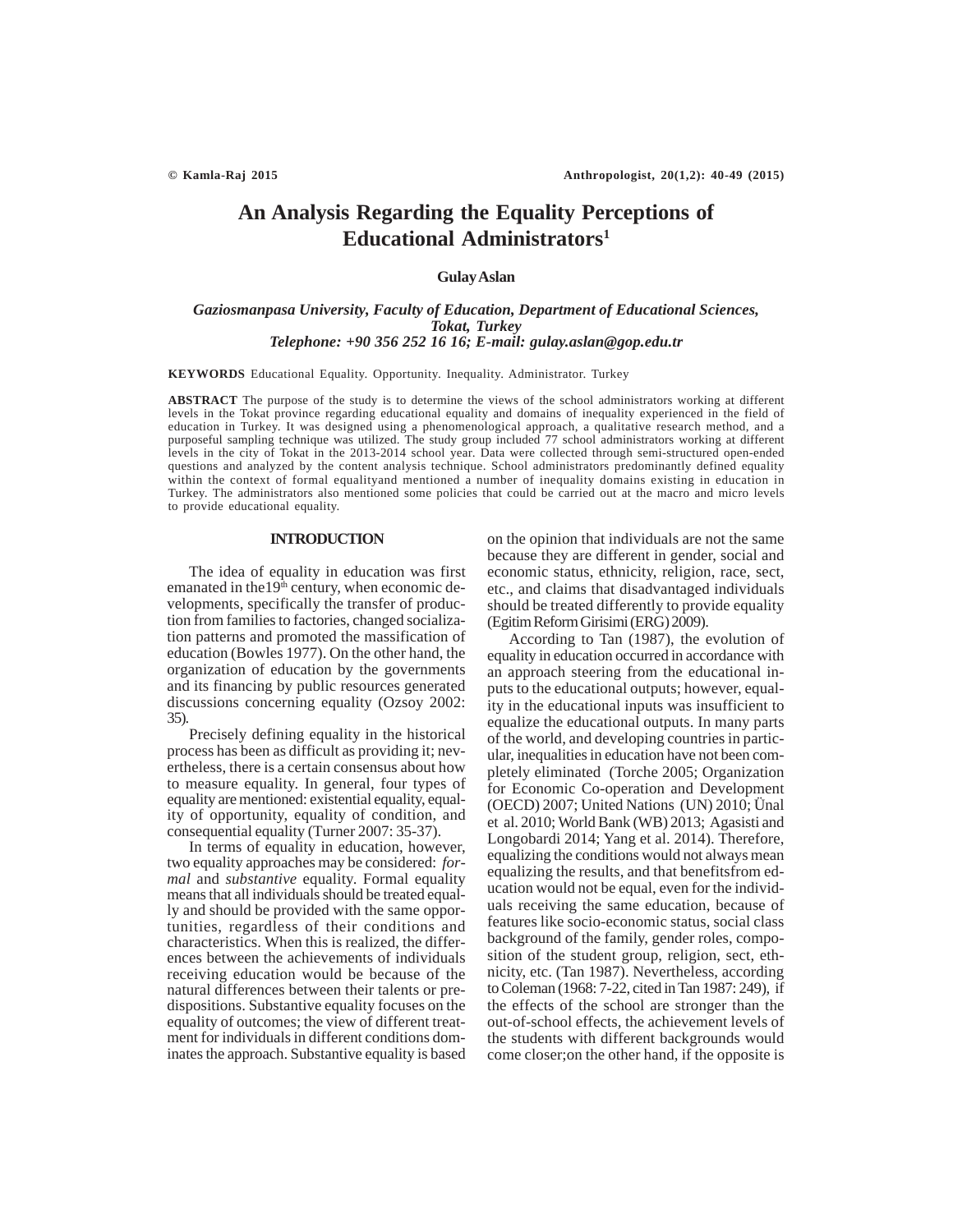## EDUCATIONAL INEQUALITY 41

true, then the different groups would drift further apart.

There are also views supporting the position that the provision of equality is an issue of the system. According to Marxists, equality in education could be realized with the provision of equality in the social system (Bowles 1977; Greaves et al. 2007; McLaren 2011: 20; Rikowski 2011). Along with the discussions about whether equality is an issue related to the system, research gives evidence that the neo-liberal policies in many parts of the world threaten the right to education and deepen current inequalities (Ercan 1998; OECD 2007; Torche 2010; Gok 2013; Yolcu 2013).With these policies, competitions between schools have been encouraged. Public opinion concerning these schools to be developed and to have higher quality through these interactions has been tried to be created (Apple 2001, 2004; Ball 2007; Hartley 2007; Giroux 2008: 17). Yet, neo-liberal policies have undertaken a function to bring a structural meaning to inequality (Ercan1998: 10). Owens et al. (Owens 2012, 2014, cited in Reardon and Owens 2014) conducted a study in the USA using data on schoolage children, listed according to family incomes, that discrimination between students in public school between districts increased in three-quarters of the 100 largest metropolitan areas during the 1990s and the 2000s. The reason for this increase was mainly because of increased discrimination among middle- and high-income families. According to Carter and Reardon (2014), today, about one-third of Black, Native American, and Latino youth under the age of eighteen live below the poverty line. The states of poverty and other forms of disadvantage they are in will likely to prevent them from accessing quality-schoolsandliving in safe neighborhoods like their more advantaged peers.

Educational equality is a means to access social resources, positions, and other rights. This means equality is one of the most important principles of education. The purpose of this study is to determine the views of the school administrators working at different levels in the Tokat province regarding educational equality and thedomains of inequality experienced in the field of education in Turkey. Within the frame of this purpose, three basic questions were asked:

(i) How do school administrators define equality?

- (ii) According to school administrators, what are the domains of inequality experienced in the field of education in Turkey?
- (iii) What are the solution suggestions of school administrators regarding the elimination of those domains of inequality?

## **MATERIAL AND METHODS**

This study, aimed to determine the views of the school administrators regarding educational equality and domains of inequality experienced in the field of education in Turkey, was designed utilizing a phenomenological approach, which is a qualitative research method.*Educational equality* was the phenomenon focused on in this research process.

# **Study Group**

In this study, a purposeful sampling technique, also called judgment sampling, was preferred. In the determination of the school administrators, variables, such as title, seniority, gender, age, working at different levels, and workingin different towns were taken into account. The study group included 77 school administrators (principal, chief deputy principal, and deputy principal) working at different levels in the city of Tokatin the 2013-2014 school year. Gender, age, seniority, institution worked, and the place worked information are presented in Table 1.

**Table 1: Features of the study group**

|                            |                      | Number | $\%$  |
|----------------------------|----------------------|--------|-------|
| Gender                     | Woman                | 8      | 10.4  |
|                            | Man                  | 69     | 89.6  |
|                            | Total                | 77     | 100.0 |
| Age                        | $30 - 40$ years      | 47     | 61.0  |
|                            | 41 and above         | 30     | 39.0  |
|                            | Total                | 77     | 100   |
| Title                      | Principal            | 31     | 41.9  |
|                            | Chief Deputy/Deputy  | 43     | 58.1  |
|                            | Principal            |        |       |
|                            | Total                | 74     | 100.0 |
| Seniority                  | $1-5$ years          | 37     | 48.7  |
|                            | in Admini-6-10 years | 27     | 35.5  |
| stration                   | 11 years and more    | 12     | 15.8  |
|                            | Total                | 76     | 100.0 |
| <i>Institution</i> Primary |                      | 60     | 77.9  |
| Worked                     | Secondary            | 17     | 22.1  |
|                            | Total                | 77     | 100.0 |
| Place                      | City                 | 54     | 70.1  |
| Worked                     | Village/Town         | 23     | 29.9  |
|                            | Total                | 77     | 100.0 |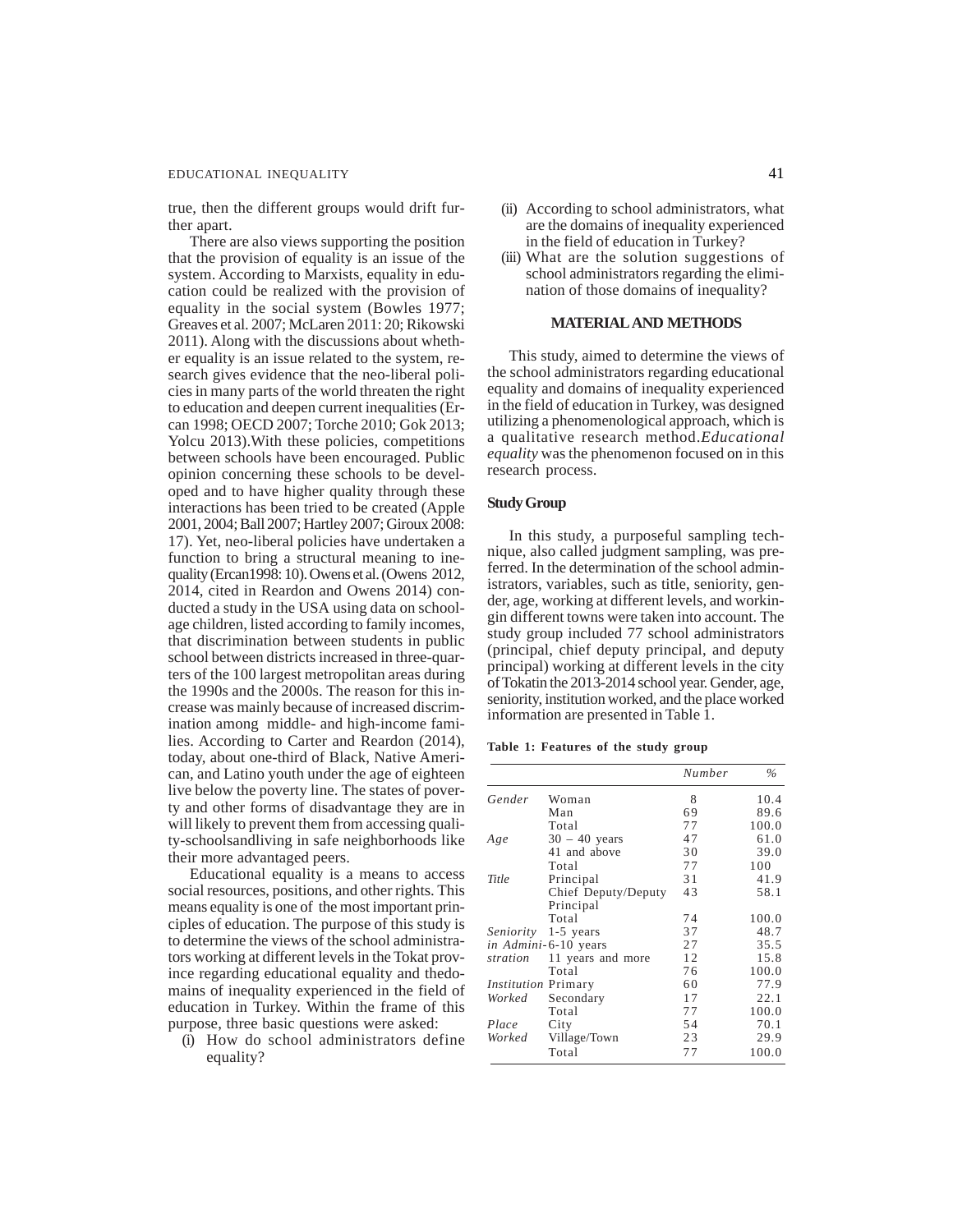## **Data Collection**

In the study, data were collected through semi-structured open-ended questions. In the development of the data collection tool, literature was reviewed; opinions and suggestions of the school administrators were obtained. Specialists' views and opinions were obtained on the draft form to determine the content validity.

#### **Data Analysis**

Data obtained in the study were analyzed by the content analysis technique. Each question was accepted as a theme, and sub-themes were obtained based on the answers. Frequencies and percentages were given to the sub-themes and these were entered into a computer. As the last step of the analysis, the opinion of an expert on educational sciences and qualitative researchwas obtained on the themes and sub-themes,and inter-coder reliability analysis was performed on the themes obtained. In this process, the formula Reliability= (Consensus / Consensus + Dissensus) X 100 (Miles and Huberman1994) was used, and the level of inter-coder reliability was calculated as 94.1 percent.

# **RESULTS**

## **Results Related to the Equality Perceptions of the Educational Administrators**

The school administrators were asked how they defined equality, with the reasoning that their perceptions of equality would affect the efforts to provide equality in education in Turkey at both the macro and micro levels. The views of the administrators on this were grouped into two sub-themes under the theme of equality perception (Table 2).

Of the administrators, 80 percent defined equality within the context of *formal equality*; almost all of these administrators emphasized that everybody should receive a quality education. They stated that, to provide this, educational inputs should be equalized and there should not be discrimination because of their features, such as gender, ethnicity, religion, etc.

Twenty percent of the administrators defined equality in the context of true equality through outputs and emphasized the government's responsibilities. It was emphasized that educational inputs being equalized by the government does not mean that educational equality is provided, and that it is necessary to take some specific precautions. One of the administrators indicated that:

*In my opinion, what should be understood from the educational equality is not only what is mentioned in the Law Number 1739. It is the evaluating of the factors originated from the socio-economic and socio-cultural levels of the family and where they live, and opportunities which would help developing individual's innate talents, and solving the inequalities arising from these(Y7).*

On the other hand, G50, stating that producing policies based on the results is necessary but not enough, emphasized public education. The administrator stated that education is a public right and it is impossible to provide educational equality in a state where it is dependent on meta-relationship.

Administrators who perceived equality within the context of formal equality perceived individuals as homogeneous beings, and stated that the issue could be resolved by equalizing the educational indicators. On the other hand, the others stated that equality before the laws and in the inputs are necessary but not enough, and it is necessary to take precautions toward the disadvantaged groups.

**Table2: Views related to the equality perceptions of the educational administrators**

| Sub-themes           |    | $\%$  | Participant codes                                                                                                                                                                                                                         |
|----------------------|----|-------|-------------------------------------------------------------------------------------------------------------------------------------------------------------------------------------------------------------------------------------------|
| Formal Equality      | 61 | 80.3  | (Y1, Y2, Y4, Y5, Y6, Y9, Y10, Y11, Y12, Y13, Y14, Y16, Y19,<br>Y21, Y22, Y23, Y24, Y25, Y26, Y27, Y29, Y30, Y31, Y32,<br>Y33, Y34, Y35, Y37, Y39, Y40, Y41, Y43, Y44, Y45, Y46,<br>Y47, Y48, Y51, Y53, Y54, Y56, Y58, Y61, Y62, Y63, Y65, |
| <i>True Equality</i> | 15 | 19.7  | Y66, Y67, Y68, Y69, Y70, Y71, Y73, Y75, Y76, Y77)<br>(Y3, Y7, Y8, Y15, Y17, Y18, Y20, Y36, Y38, Y42, Y49, Y50,<br>Y52, Y55, Y57, Y59, Y60, Y64, Y72, Y74)                                                                                 |
| Total                | 76 | 100.0 |                                                                                                                                                                                                                                           |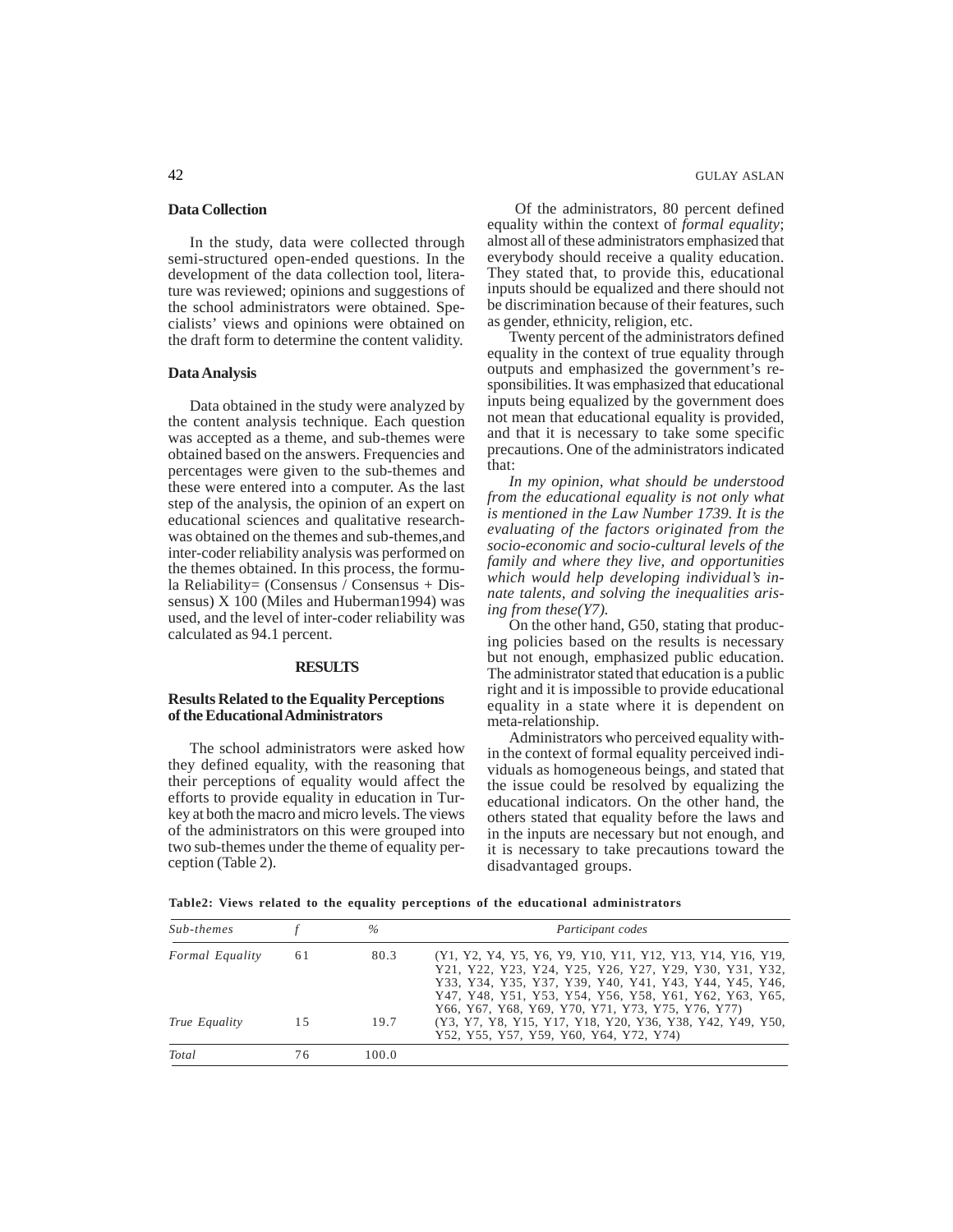## EDUCATIONAL INEQUALITY 43

## **Results Related to the Inequality Areas that the Educational Administrators Think are Experienced in Education**

The school administrators were asked the question "What are the issues that you think restrain educational equality in Turkey?" The views on this topic were grouped in seven sub-themes under the theme of inequality domains. The most emphasized inequality domain was rural-urban and regional inequalities based on the differences originating from *the opportunities of the schools*. In this domain, disparities in the distribution of teachers, differences between the opportunities and school environments, rural-urban differences, regional differences, multi-grade class practice, mobile education, and inequalities experienced in Regional Primary Boarding Schools were mentioned frequently (Table 3).

Another inequality domain thought to occur in education is the inequalities based on the socio-economic and socio-cultural backgrounds of the parents. Administrators emphasized that the socio-economic and socio-cultural attributes are key determinants in a child's access to education and receiving a quality education.One of the administrators, Y59, indicated that:

*In my opinion, the most significant issue restraining equality in education in Turkey is the social and economic status of the student's parents. Opportunities such as receiving private* *tutoring and etude study and attending private teaching institute provided to children by their parents with high economic level create inequalities. Similarly, cultural backgrounds of the families are another factor restraining equality. Children coming from higher cultural backgrounds are well prepared for the school life (Y59).*

Some of the administrators emphasized that the policies followed, specifically the populist policies and continuously changing education system, caused inequality, let alone restrained it. They also emphasized the deepening of the inequalities by the present financing activities.

Some of the administrators mentioned that the policies they followed, especially at the secondary school level, increased inequalities. They claimed that with the central examinations, especially at secondary and higher education levels,"academic selectivity" is made and schools are classified and segregated.

Another dimension mentioned was the inequalities based on gender perceptions. All of the administrators focused on social conditions, such as attitudes towards women, traditional roles, and manners and customs, which cause segregation and thus inequality between male and female students. One of the administrators indicated that:

*Girls are not benefiting from education sufficiently because of some traditional attitudes.*

**Table 3: Views related to the inequality areas that the educational administrators think are experienced in education**

| Sub-themes                                                                                                             | $f^2$ | $\%$  | Participant codes                                                                                                                                                                        |
|------------------------------------------------------------------------------------------------------------------------|-------|-------|------------------------------------------------------------------------------------------------------------------------------------------------------------------------------------------|
| Rural-Urban and Regional<br>Inequalities Stemming from the<br>School Resources and Possibilities                       | 36    | 29.0  | (Y1, Y2, Y3, Y5, Y7, Y11, Y16, Y17, Y20, Y22, Y25,<br>Y26, Y27, Y29, Y34, Y35, Y36, Y37, Y42, Y45, Y48,<br>Y49, Y53, Y54, Y56, Y58, Y60, Y64, Y65, Y67, Y69,<br>Y70, Y72, Y73, Y74, Y75) |
| Socio-Economic and Socio-<br>cultural Inequalities                                                                     | 33    | 26.6  | (Y2, Y4, Y5, Y6, Y7, Y8, Y9, Y10, Y11, Y12, M14,<br>Y15, Y18, Y19, Y25, Y26, Y28, Y33, Y43, Y49, Y53,<br>Y59, 60, Y61, Y62, Y63, Y67, Y68, Y73, Y74, Y75,<br>Y76, Y77)                   |
| Inequalities Created by the<br><b>Education Policies</b>                                                               | 19    | 15.3  | (Y2, Y8, Y11, Y13, Y18, Y21, Y23, Y31, Y37, Y38,<br>Y39, Y40, Y41, Y47, Y52, Y54, Y64, Y71, Y75)                                                                                         |
| Inequalities Concerning<br>Disadvantaged Groups                                                                        | 14    | 11.3  | (Y7, Y8, Y13, Y17, Y18, Y24, Y28, Y35, Y37, Y38,<br>Y44, Y51, Y54, Y64)                                                                                                                  |
| Gender Inequality                                                                                                      | 13    | 10.5  | (Y3, Y7, Y8, Y15, Y25, Y26, Y44, Y54, Y60, Y68, Y75,<br>Y76, Y77)                                                                                                                        |
| Inequalities Stemming From<br>Ethnic Differences, Language,<br>Terrorism, and Belief<br>Inequalities Stemming From the | 8     | 6.5   | (Y6, Y19, Y32, Y45, Y52, Y60, Y68, Y75)                                                                                                                                                  |
| Commoditization of Education                                                                                           | 1.    | 0.8   | (Y50)                                                                                                                                                                                    |
| Total                                                                                                                  | 124   | 100.0 |                                                                                                                                                                                          |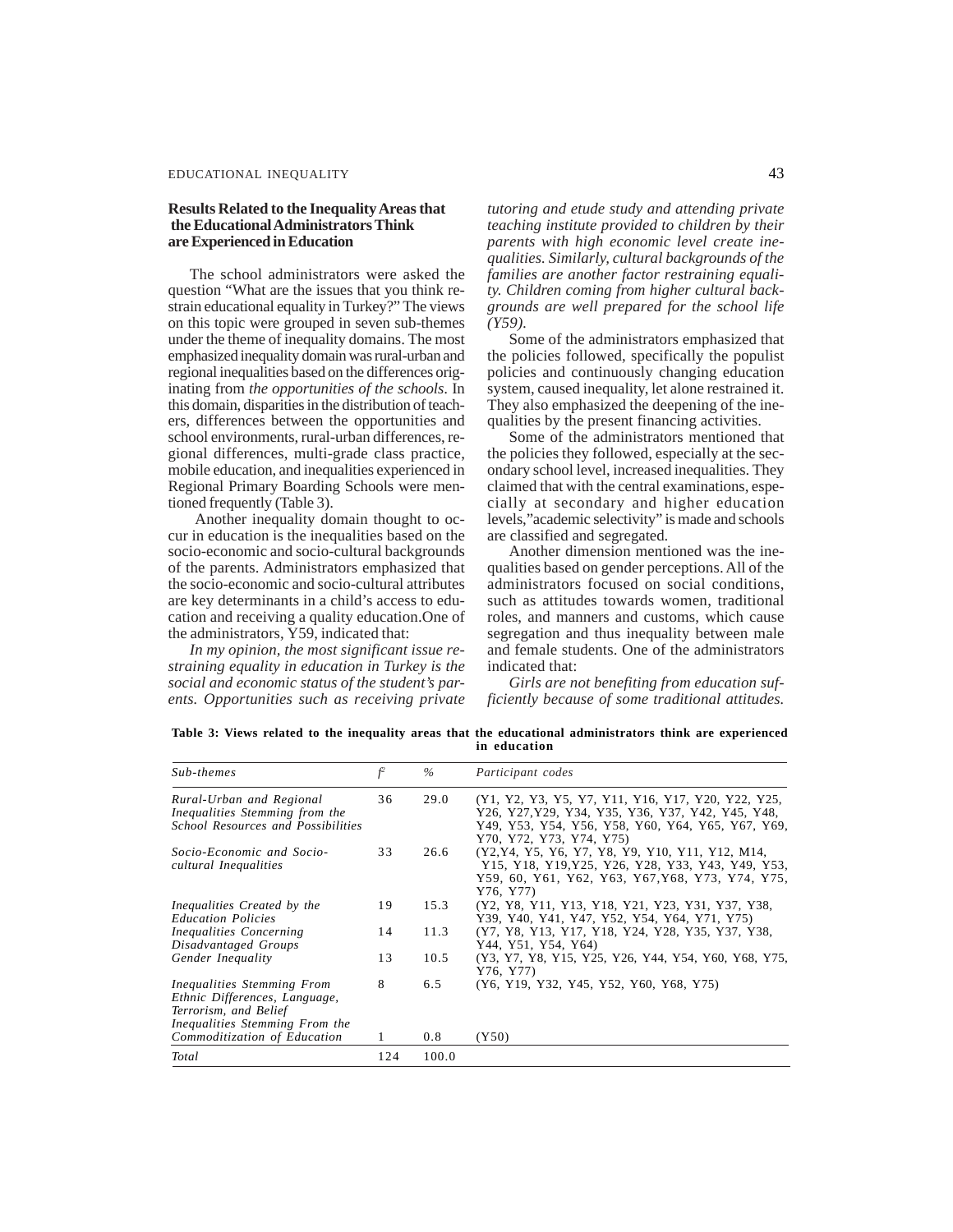*Although it differs in different regions, girls' perceptions of being subordinated are common tendency. For example, girls are not sent to school in some places because of the manners and customs or beliefs (Y26).*

Administrators stated that there is inequality for the disadvantaged groups in the system. They mentioned different issues, such as: services provided to children with special educationneeds being temporary and insufficient (Y8, Y13, Y44); the disabled being seen as a burden on the society (Y17); students who need special education, especially inclusive students, being treated as non-existent in the system (Y18, Y38, Y44); and lack of sufficient institutions for the disabled (Y64). Some of the administrators made comments regarding the probability of educational inequalities caused by ethnic and belieforigin differences. Among the administrators, only one made a connection between educational equality and the neo-liberal policies followed. Y50 phrased these as:

*The most important issue that I think restrains educational equality is the commoditization of education, and transforming it into a commodity rather than its being a right, a public service. (...) In our country, private schools are supported by the government; people are attracted to private schools by lessening the state school as if they are not efficient.*

It is seen that the inequality domains mentioned by the administrators are interlocking processes that support each other. For example, socio-economic levels of families can determine both gender inequalities and inequalities based on schools' opportunities. On the other hand, educational policies can directly affect all inequality domains.

#### **Solution Recommendations of the Educational Administrators Regarding Inequality Areas**

In the study, the question "*What should be done to eliminate inequalities in education?*" was asked ofthe administrators. The views on this topic were grouped into eight sub-themes under the recommendations theme (Table 4).

Majority of the administrators stated that the present financial structure of the education system should be changed to eliminate educational inequalities. A significant number of administrators emphasized positive discrimination policies for disadvantaged children to be followed by the government. Differentiation of schools in terms of educational inputs was seen as a determining element in the quality of education, and equalization of educational inputs was emphasized. It was stated that public resources should be distributed after accounting for the

*Sub-themes f 3 % Participant codes* Present financial structure should be 31 24.6 (Y2, Y6, Y7, Y9, Y10, Y11, Y16, Y19, Y24, Y25, Y27, changed, and moreresources should be Y28, Y29, Y31, Y32, Y34, Y35, Y37, Y43, Y45, Y53, allocated to the schools Y58, Y59, Y60, Y62, Y69, Y70, Y72, Y74, Y75, Y77) Policies should be developed and 30 23.8 (Y1, Y2, Y4, Y5, Y7, Y8, Y13, Y15, Y17, Y18, Y19, measurements should be taken <br>
T24, Y25, Y27, Y31, Y32, Y36, Y38, Y44, Y45, Y53,<br>
Y54, Y56, Y64, Y67, Y68, Y70, Y74, Y75, Y77) regarding disadvantaged groups.<br>
The Y54, Y56, Y64, Y67, Y68, Y70, Y74, Y75, Y77)<br>
Inequalities in educational inputs<br>
22 17.5 (Y2, Y5, Y8, Y11, Y20, Y25, Y29, Y31, Y34, Y3 Inequalities in educational inputs 22 17.5 (Y2, Y5, Y8, Y11, Y20, Y25, Y29, Y31, Y34, Y35, should be eliminated. Y37, Y40, Y43, Y46, Y53, Y54, Y59, Y60, Y69, Y70, Y74, Y77) Combating inequality should be on 20 15.9 (Y3, Y5, Y8, Y18, Y20,Y21, Y22, Y27,Y31, Y34, Y38, the agenda of education.<br>
Frequent changing of system and new 9 7.1 (Y2, Y12, Y18, Y26, Y38, Y40, Y47, Y59, Y71) (Y2, Y12, Y18, Y26, Y38, Y40, Y47, Y59, Y71) regulations in education should be discontinued.<br>Awareness about education should be 9 7.1 (Y2, Y12, Y18, Y26, Y38, Y40, Y47, Y59, Y71) raised in parents. Private schools, universities, and  $4$  3.2 (Y7, Y28, Y50, Y55) private teaching institutions should be shut down. Transitions to secondary and higher 2 1.6 (Y7, Y54) education should be reorganized; diversity in secondary education institutions should be scaled down. Total 126 100.0

**Table 4: Solution recommendations of the educational administrators regarding inequality domains**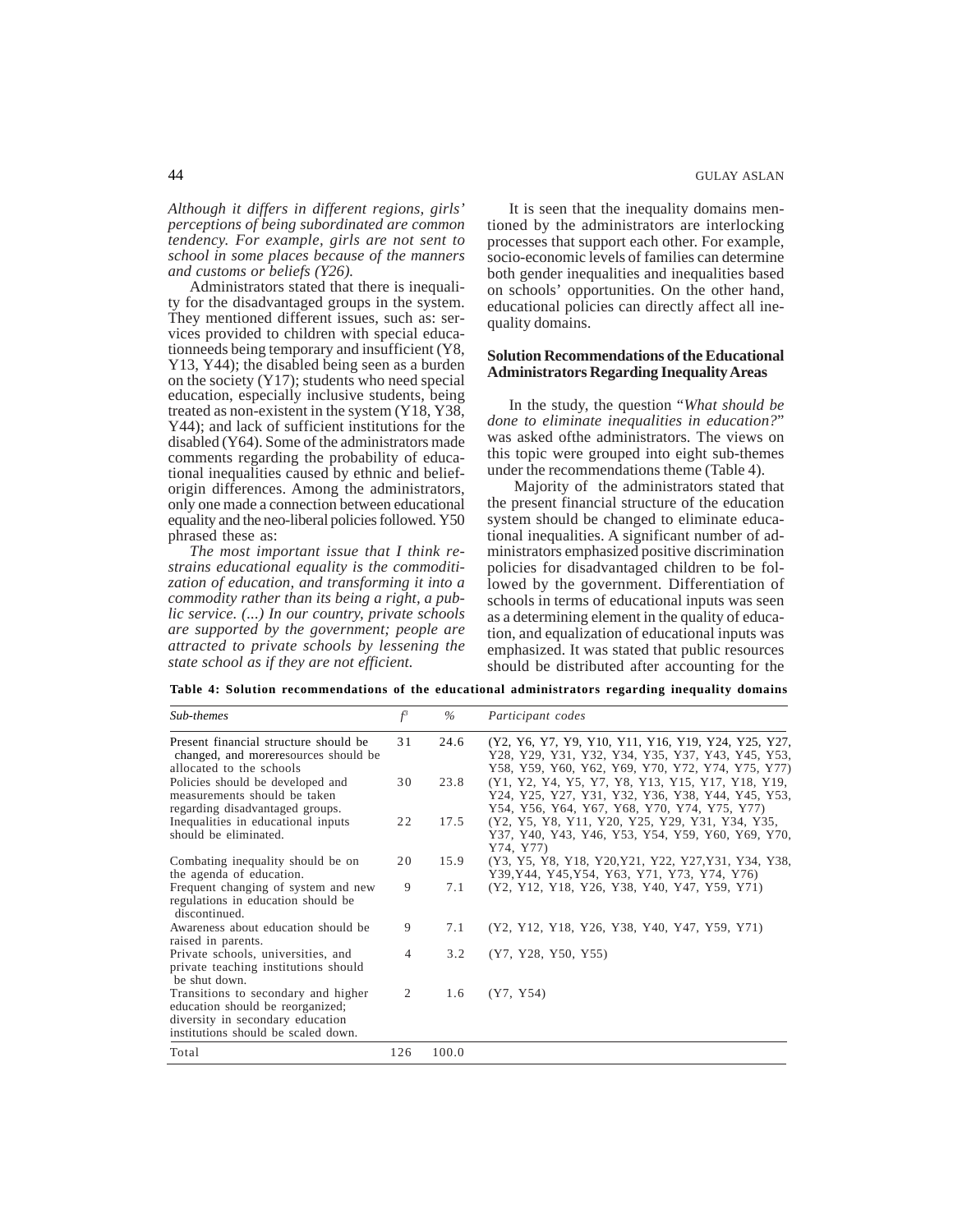differences between schools.Four of the administrators stated that private schools/private universities, and private teaching institutions should be closed in order to provide equality in education. One of the administrators indicated that:

*It is necessary to see education as a right;it should be transformed into an equally provided service for every individual making it free from any kind of social and class discriminations. Privatization of education should be ended. Standards of the state schools should be raised; a quality public education should be provided to every individual (Y50).*

## **DISCUSSION**

Eighty percent of the educational administrators defined/perceived educational equality within the frame of formal equality, and 20 percent within the frame of true equality. The administrators who defined equality within the frame of formal equality emphasized equalizing the variables, such as opportunities and environments of schools, quality and quantity of teachers, and educational materials. According to Ward (2013), equal access to education does not necessarily mean the provision of educational equality, because along with the costs, such as distance to school, cost of transportation, school fees, uniforms, textbooks, etc., hidden costs, such as children having to work in the field, at a family-run business, or other workplaces to contribute to the family budget, make education inaccessible for many. Thus, as a significant number of administrators stated, equalizing school opportunities may not mean educational equality is ensured.

In the study, administrators pointed out mostly rural-urban and regional inequalities arising from the *opportunities of schools*. According to 2010 Turkey Report of the UN, educational inequalities between regions continue to exist. According to a study conducted by Unal et al. (2010), differences between educational environment and opportunities of schools are gradually increasing; beyond the rural-urban and regional inequalities, inequalities are arising on the basis of school and even between classes. Heyneman and Loxley (1983), in their study conducted using data from twenty-nine countries, thirteen of which were developed and sixteen developing or less developed, found that the effect of family on the student achievement was greater in developed countries, whereas the school had a higher effect on student achievement in developing countries.Although environment and opportunity differences between schools are among the determining elements/factors of the quality and achievement in education, it cannot be said that equality would be ensured even in the conditions where these are equalized. Coleman (1996, cited in Oral and McGivney 2014) found that school resources have limited effects on academic achievement. Jencks et al. (1972: 96, cited in Kose 2007), in their "Inequality" study that they conducted in the USA, found that eliminating the financial and physical qualities of schools did not have a significant effect on eliminating the existing inequalities. In another study, where the effects of school features and family status on student achievement were examined together, school features were less effective than family status (Parcel and Dufur 2001). According to Rapp (2012), educational equality means not 'exactly the same' but instead, following the same parameters in all schools and equal distribution of financial resources.

Another important inequality domain administrators mentioned is the inequalities based on socio-economic and socio-cultural structures of families. Administrators stated that the socioeconomic level of the family determined the achievement of the child; there are research and statistics supporting this finding (Acemoglu and Pischke 2000; Kose 2007; Johanningmeier 2008; WB 2013; Oral and McGivney 2014). On the other hand, in a study that examined the effect of social capital on drop-out rates in Turkey, it was found that, despite the presence of social inequalities, the interaction between students and teachers and the involvement of families in the school helped keep the students in school (Cemalcilara and Goksen 2015).

When one examines the 2012 distribution of household consumption expenditures by quintiles, ordered by income, in Turkey, while the share of the first quintile (the lowest income group) was 2.3 percent in the educational expenditures, the share of the fifth quintile (the higher income group) was 66.8 percent (Turkish Statistical Institute (TUIK) 2013). This irregularity in educational expenditures is a determining element in the formation of educational inequalities, such as children's access to education, school achievement, school attendance, and quality of education.

There is a positive correlation between children's achievement in science and the educa-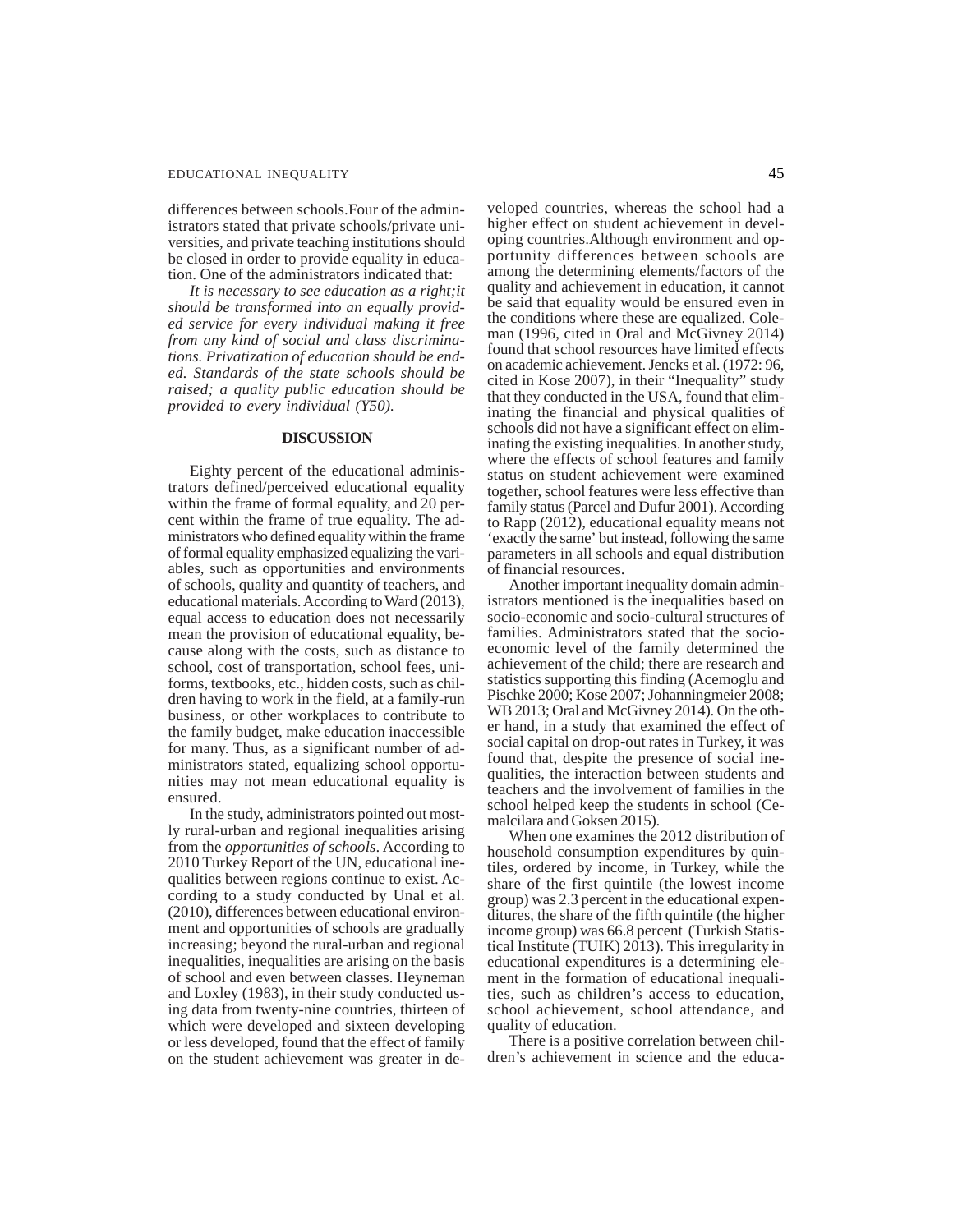tional materials and computer and internet opportunities they have-which may be considered an indication of socio-economic power (Özer and Anil 2011). In short, the achievement difference between schools has become the criteria for educational inequality; the greater the difference, the greater the inequality becomes (Johanningmeier 2008). According to the OECD report (2012), differences between schools across Turkey continue, both in terms of socio-economic aspect and at the academic achievement level. Dowd (2004) found that the family income was an important indicator of completing undergraduate programs at the higher education level. Gurler et al. (2007) also found that increases in the annual income of the family increased the education demands of their children.

Administrators stated that the education level of parents is important in terms of a child's access to education and school success; studies support this claim. For example, Kose (2008) found that increases in the education level of the father increased the probability of the child to go to a higher-quality school and private education institution. Research on the variables affecting the academic achievements of students reveals that the education levels of parents affects the academic achievement of the child. There are also other studies with results that, especially, the father's education level affects the child's academic success (Alomar 2006; Anil 2009; Ozer and Anil 2011).

Educational policies implemented to eliminate inequality are important. Two dimensions could be mentioned here: the first is removing the provisions from the legal regulations that may potentially cause inequality; and second is avoiding implementations that may cause inequality in the macro or micro level educational policies. Administrators pointed out that the government stopped providing financial support to primary and secondary schools (completely) and high schools (partially). Statistics confirmed that this issue was emphasized by the administrators. The percentage of the MoNE investment budget in the national budget decreased from19.90 percent in 2000 to 6.32 percent in 2010, its percentage in the consolidated budget went down from 28.35 percent to 8.06 percent, and its percentage in the Gross Domestic Product (GDP) went down from 0.40 percent to 0.16 percent (MoNE 2013). A similar concern was mentioned also by Karakütük (2012: 345). Karakutuk stated that the most significant issue thatthe educational organizations face, in terms of budget management, was the inadequate budget, confirmed by the international data. Average educational expenditures in the OECD countries in 2004 were 5,832 US Dollars in primary education, 7,276 US Dollars in secondary education and 7,951 US Dollars in higher education. The same data for Turkey are 1,120, 1,808, and 4,231 US Dollars, respectively (OECD 2007). Hayashi et al. (2014) examined the inequalities in expenditures in Indonesia between 2008 and 2010 and concluded that the educational expenditures in rural and urban areas contributed to educational inequality. Yang et al. reported that although there have been significant improvements in decreasing educational inequality and educational attainment, urban-rural and social stratification divisions still remain as factors causing educational inequality (Yang et al. 2014).

Administrators also emphasized the inequalities concerning disadvantaged groups and gender inequalities. According to the Education for All 2012 Global Monitoring Report data, gender discrimination in rural parts of Turkey is significant; while the first years of secondary schools could not be completed by 65 percent of the girls, which was true for only 36 percent for the boys. Gender equality can be observed in terms of educational opportunities in well-off families, but a significant difference is observed in poor families, with 64 percent of boys and 30 percent of girls achieve basic skills (www. unesco. org.tr). Data show that gender perceptions continue to be an obstacle for the education of girls (Arslan 2012). This is not true for Turkey only; only in 59 of the 181 countries from which data could be obtained could gender equality be provided in primary and secondary education (in terms of enrollment rates) (UNESCO 2007). Mollaa and Cuthbertb (2014), in their study conducted at two state universities, found that social gender inequality towards women in Ethiopia still exists. Social gender inequality may also lead to income inequalities. For example, Lutz and McGillivray (2015), in their study titled, "The impact of gender inequality in education on income in Africa and the Middle East", concluded that gender inequality in primary and secondary education negatively affects income. This is a significant indication that social gender inequality nurtures other inequalities.

The commoditization of education, emphasized by some of the administrators, increases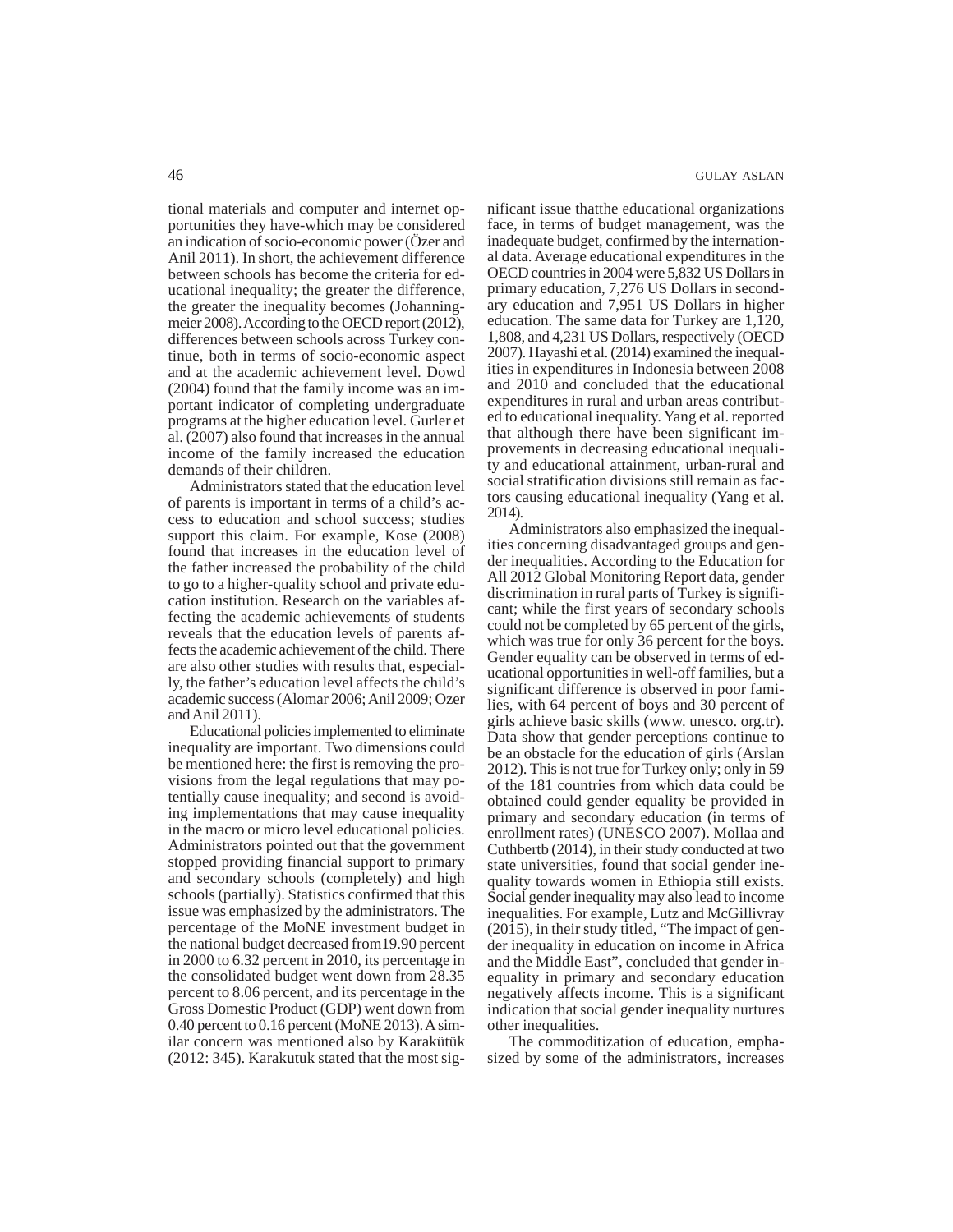educational inequalities parallel with the diminishing public quality of education and education being subject to market relationships (Ercan 1998; Hill 2003; Foster 2012). Yandell (2013) stated that education today is under greater threatthan ever before,especially for the children of the working class.

#### **CONCLUSION**

This study showed that there are significant inequalities in the field of education. Educational administrators pointed out inequalities, such as urban-rural and regional inequalities, stemming from school opportunities, socio-economical and socio-cultural disparities, disparities caused by educational policies, inequalities regarding disadvantaged groups, and social gender inequalities. According to the school administrators, disparities between schools can affect the quality of education. Socio-economic levels and social gender perceptions of families and inadequate budgets of the schools were seen as important obstacles to educational equality, especially the social gender perceptions of families, which continue to prevent girls from accessing education in rural areas. On the other hand, the educational administrators defined, to a large extent, the term equality in the context of formal equality, and focused on equalizing the educational inputs.

#### **RECOMMENDATIONS**

These suggestions could be made in line with the findings of the study: schools should not be obligated to create their own resources; schools should not be dependent on the financial contributions of the parents; the government should provide the necessary budget to all schools; the government should follow a foregrounding program concerning the use of public resources, especially for the schools with various incapabilities (teacher, classroom, materials, etc.); and the government should set up a quality standard for schools, and the schools below that standard should be provided with additional resources and necessary support, and arrangements should be made for those schools.

The provision of equality among the regions, provinces, and schools requires setting forth the distribution of current education expenditures and redistribution of educational resources in a way to correct the current imbalance. To do this, public expenditures in the field of education in Turkey should be analyzed. The increase in the specific expenditures within the general educational expenditures may prevent access to the right to education for the families with low socio-economic status. Therefore, positive discrimination policies should be practiced, eliminating the determinative roles of the parents' socio-economic and socio-cultural levels in education. Additionally, the process of how the educational inequality is generated in schools should be researched, both on a school basis and throughthe individual schools' stories of the students. This research conducted with school administrators should be repeated with upper-level education administrators who direct education at the macro level.

Some of the administrators stated that educational equality is a utopia. Despite all of the inequalities in Turkey mentioned by the school administrators, and the weakness of faith in the provision of equality, the equality principle, beyond taking place in the legal documents, should direct educational policies and applications.

## **NOTES**

- 1. This study was presented at the 1stEuresian Educational Research Congress, 24-26April 2014, Turkey-Istanbul.
- 2 Total frequency is more than the number of participants because some of the administrators mentioned more than one inequality area.
- 3 Total frequency is more than the number of participants because some of the administrators mentioned more than one solution recommendation.

#### **REFERENCES**

- Acemoglu D, Pisschke JS 2000. Changes in the Wage Structure, Family Income, and Children's Education. From <http://econ.lse.ac.uk/staff/spischke/ nels5.pdf> (Retrieved on 2 July 2013).
- Alomar BO 2006. Personel and family paths to pupil achievement. *Social Behavior and Personality,* 34(8): 907–922.
- Anil D 2009. Uluslararasi ogrenci basarilarini degerlendirme programi (PISA)'nda Turkiye'deki ogrencilerin fen bilimleri basarilarini etkileyen faktorler. *Egitim ve Bilim,* 34(152): 87-100.
- Apple MW 2001. Markets, standards, teaching, and teacher education. *Journal of Teacher Education*,  $52(3): 182 - 196$ .
- Apple MW 2004. *Neoliberalizm ve Egitim Politikalari Üzerine Elestirel Yazilar.* (Translated by Fatma Gok et al.). Ankara: Egitim Sen Yayinlari.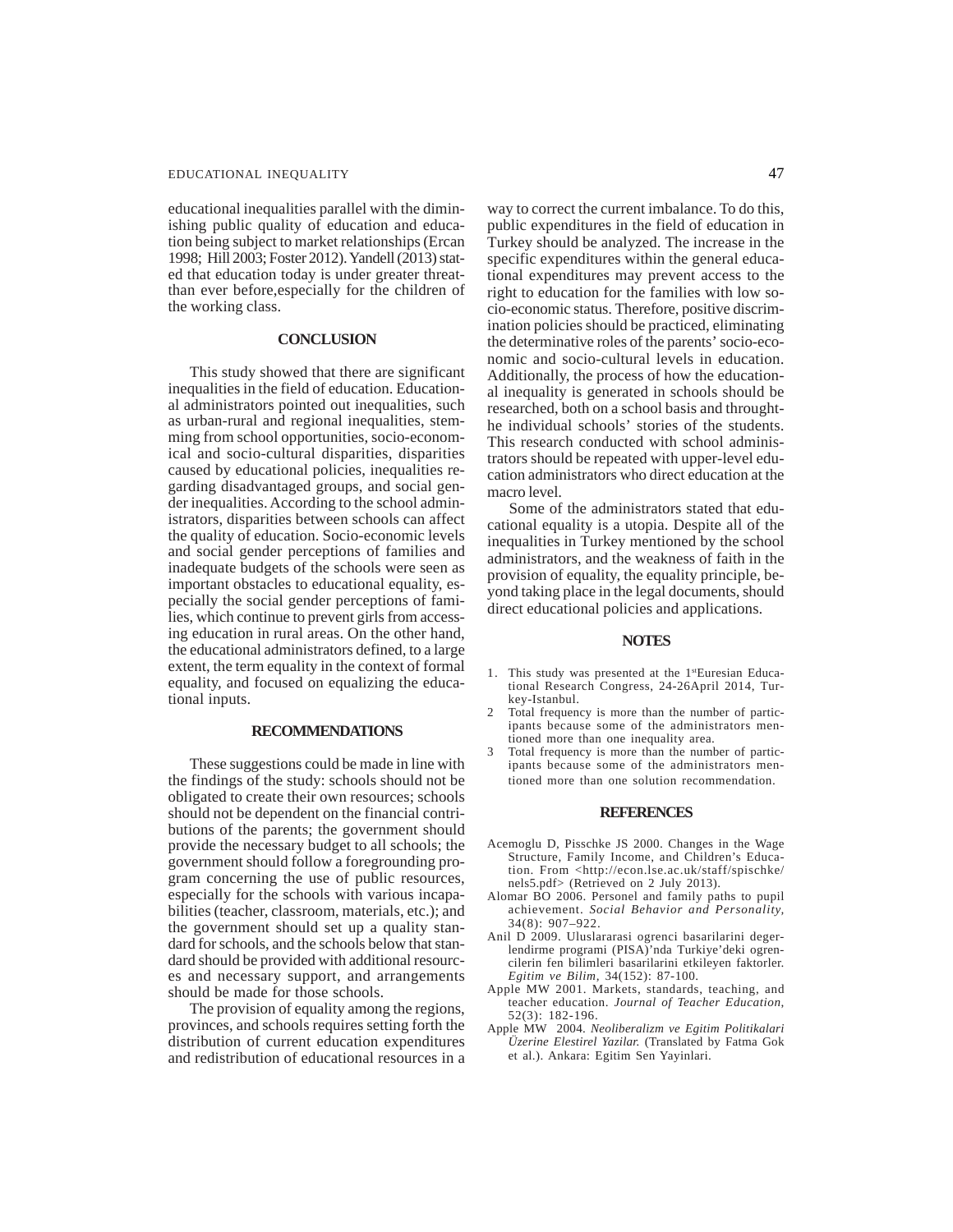- Arslan H 2012.Teachers perceptions of gender discriminationon elementary school course books. *Egitim Arastirmalari-Eurasian Journal of Educational Research,*49(A): 311-330.
- Ball SJ 2007. *Education Plc: Understanding Private Sector Participation in Public Sector Education.* London and New York: Routledge.
- Bowles S 1977. Esitsiz egitim ve toplumsal isbolumunun yeniden uretimi. (Translated by Kemal Inal). *Egitimve Yasam*, 99:14-18.
- Carter PL, Reardon SF 2014.Inequality Matters: Framing A Strategic Inequality Research Agenda. California: A William T. Grant Foundation Inequality Paper From <http://blog.wtgrantfoundation.org> (Retrieved on 3 April 2015).
- Cemalcilara Z, Goksen F 2015. Inequality in Social Capital: Social Capital, Social Risk and Drop-Out in the Turkish Education System. British Journal of Sociology of Education,  $35(1)$ : 94-114, From  $\langle$ http://<br>dx.doi.org/10.1080/01425692.2012. 740807>  $dx.doi.org/10.1080/01425692.2012.$ (Retrieved on 1 April 2015).
- Dowd AC 2004. Income and Financial Aid Effects on Persistence and Degree Attainment in Public Colleges. Education Policy Analysis Archives, 12(21). From <http://epaa.asu.edu/epaa/v12n21> (Retrieved on 13 June 2013).
- Ercan F 1998. *Egitim ve Kapitalizm: Neo-liberal Egitim Ekonomisinin Elestirisi*. Istanbul: Bilim Yayincilik.
- ERG 2009. *Egitimde Esitlik Politika Analizi ve Oneriler*. Istanbul: Sabanci Üniversitesi Yayinlari.
- Foster JB 2012. Egitim ve sermayenin yapisal krizi: ABD örnegi. *Monthly Review Bagimsiz Sosyalist Dergisi,* 29: 49-88.
- Giroux HA 2008. *Elestirel Pedagojinin Vaadi.* (Trans. U. D. Tuna. Birinci Basim). Istanbul: Kalkedon Yayinlari.
- Gök F 2013.Turkiye'de elestirel egitimin gundemi. In: N Kurul, T Özturk, I Metinnam (Eds.): *Kamusal Egitim Elestirel Iazilar.* Ankara: Siyasal Kitapevi, pp. 387-393.
- Greaves NM, Hill D, Maisuria A 2007. Embourgeoisment, immiseration, commodification - Marxism revisited: A critique of education in capitalist systems. *Journal for Critical Education Policy Studies,* 5(1): 38-72.
- Gurler OK, Turgutlu T, Kirci N, Ucdoruks 2007. Turkiye'de egitim talebi belirleyicileri. *Finans Politik Ekonomik Yorumlar,* 44(512): 89-101.
- Hartley D 2007. Personalisation: The emerging 'revised' code of education? *Oxford Review of Education*, 33(5): 629-642.
- Hayashi M, Kataoka M, Akita T 2014. Expenditure inequality in Indonesia, 2008–2010: A spatial decomposition analysis and the role of education. *Asian Economic Journal*, 28(4): 389–411.
- Heyneman SP, Loxley WA 1983. The effect of primary-school quality on academic achievement across twenty-nine high-and low-income countries. *American Journal of Sociology,* 88(6): 1162-1194.
- Hill D 2003. Global Neo-liberalism, the Deformation of Education and Resistance. The Journal for Critical Education Policy Studies.1(1). From <http:// www. jceps.com/index. php?pageID= article andarticle ID=7>(Retrieved on 15 March 2011).
- Johanningmeier EV 2008. Equality of educational opportunity. *American Educational History Journal*,  $35(2)$ :  $365-379$ .
- Karakutuk K 2012. *Egitim Planlamasi*. Birinci Baski, Ankara: Elhan Yayinevi.
- Kose MR 2007. Aile sosyo-ekonomik ve demografik ozellikleri ile okul ve ozel dershanelerin liselere giris sinavina katilan ögrencilerin akademik basarilari uzerindeki etkileri. *Egitim Bilim Toplum*, 5(17): 46- 77.
- Lutz MB, McGillivray M 2015. The Impact of Gender Inequality in Education on Income in Africa and the Middle East. Economic Modelling, 47: 1–11. From <http://ac.els-cdn.com> (Retrieved on 1 April 2015).
- McLaren P 2011. *Okulda Yasam Elestirel Pedagojiye Giris.* (Cev. MY Eryaman ve H Arslan). Ankara: Ani Yayincilik.
- Miles MB, Huberman AM 1994. *Qualitative Data Analysis: An Expanded Sourcebook.* 2nd Edition. California: Sage Publications.
- Mollaa T, Cuthbertb D 2014. Qualitative Inequality: Experiences of Women in Ethiopian Higher Education . Gender and Education, 26(7): 759–775. From <http://dx.doi.org/10.1080/09540253.2014. 970614> (Retrieved on 20 March 2015).
- MoNE 2013. *Milli Egitim Istatistikleri Orgun Egitim 2012-2013*. Ankara: MEB Strateji Gelistirme Baskanligi Yayinlari.
- OECD 2007. *Education at a Glance*: *OECD Indicators 2007.* Paris: OECD.
- OECD 2012. *Equity and Quality in Education: Supporting Disadvantaged Students and Schools.* Paris: OECD Publishing.
- Oral I, Mcgivney EJ 2014. *Türkiye Egitim Sisteminde Esitlik ve Akademik Basari Arastirma Raporu ve Analizi.* Egitim Reformu Girisimi, Istanbul: Sabanci Üniversitesi Yayinlari.
- OzerY, Anil D 2011. Ogrencilerin fen ve matematik basarilarini etkileyen faktorlerin yapisal esitlik modeli ile incelemesi. *Hacettepe Üniversitesi Egitim Fakultesi Dergisi,* 41: 313-324.
- Özsoy S 2002. *Yuksekogretimde Hakkaniyet ve Esitlik Sorunsali: Turkiye'deki Finansal Yapiyla Ilgili Bir CozUmleme.* PhD Thesis, Unpublished. Ankara: Ankara Universitesi Sosyal Bilimler Enstitusu.
- Parcel TL, Dufur MJ 2001. Capital at home and at school: Effects on student achievement. *Social Forces,* 79(3): 881-911.
- Rapp S 2012. New wine in old bottles? A critique of Sweden's new national training programme for head teachers: does it strengthen or undermine school equality and students' educational rights and guarantees? *School Leadership and Management,* 32(2): 159-181.DOI: 10.1080/13632434. 2012. 666519.
- Rikowski G 2011. *Marksist Egitim Kuramive Radikal Pedagoji*. (Trans. C. Atay). Istanbul: Kalkedon Yayinlari.
- Tan M 1987. Egitimsel firsat esitligi. *AÜ Egitim Bilimleri Fakultesi Dergisi,* 20(1-2): 245-259.
- Torche F 2005. Privatization reform and inequality of educational opportunity: The case of Chile. *Sociology of Education*,78: 316-343. DOI: 10.1177/00 3804070507800403.
- Torche F 2010. Economic crisis and inequality of educational opportunity in Latin America. *Sociology of Education,* 83(2): 85–110. DOI: 10.1177/ 0038040710367935.